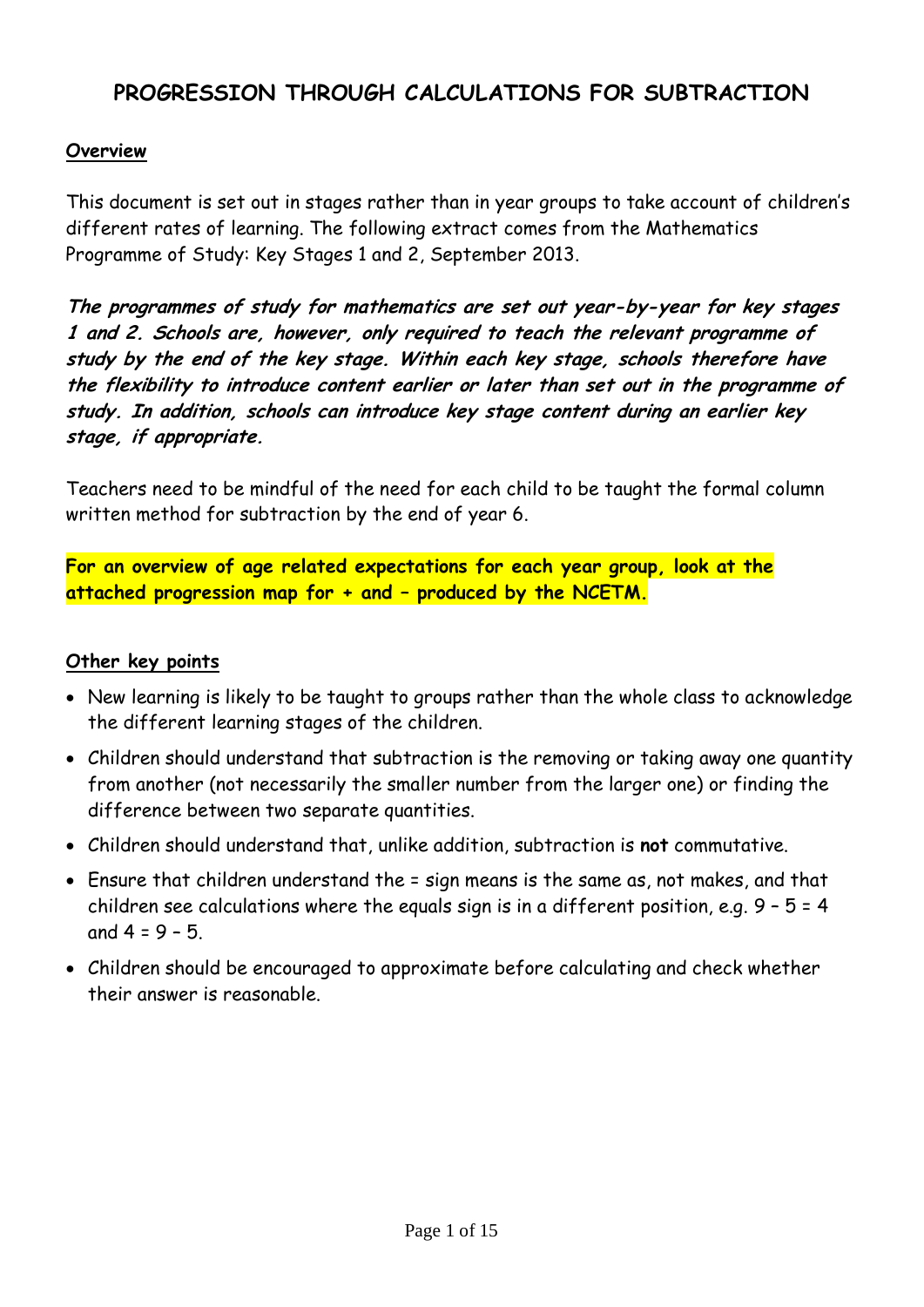## **STAGE 1**

Counting backwards, knowing the order of numbers, lots of practical activities with no written recording.

Children need practical activities of taking away that is finding how many are left from a collection of objects when some are removed.

E.g. There were 8 balloons. Two popped. How many balloons are left?



Children also need practical activities around 'finding the difference', which involves making a comparison between the numbers in two groups of objects. They need to recognise that this is another example of subtraction.

E.g. How many more biscuits does Sally have than you? (The biscuits are represented by counters).



'Sally has 3 more than me'.

A mixture of words and symbols will be used by children in order to explain to someone else the methods that they have used. Children will use a variety of ways of recording subtraction, reflecting the mental methods used.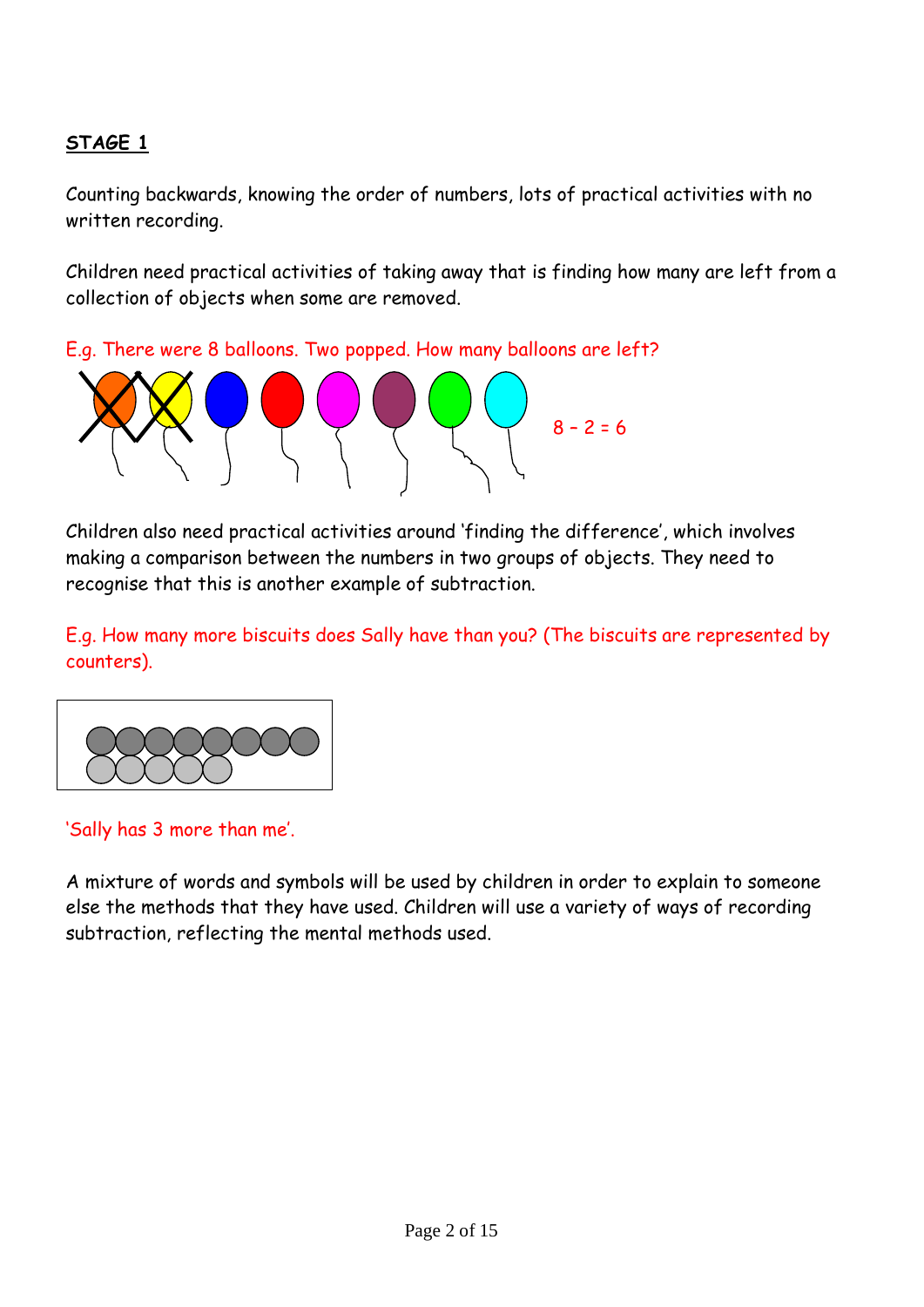# **STAGE 2**

Children are encouraged to develop a mental picture of the number system in their heads to use for calculation. They should experience practical calculation opportunities using a wide variety of equipment, e.g. small world play, role play, counters, cubes etc. They develop ways of recording calculations using pictures, etc.



Children who are ready may record this as  $8 - 5 = 3$ 

## **STAGE 3**

Children will use practical equipment for subtraction by taking away (counting back).

 $13 - 5 =$ 

| $\sim$ | 3 | $\overline{4}$ | 51 |  |  |  |  | $6 \mid 7 \mid 8 \mid 9 \mid 10 \mid 11 \mid 12 \mid 13 \mid 14 \mid 15 \mid$ | $16$ 17 | 18 |
|--------|---|----------------|----|--|--|--|--|-------------------------------------------------------------------------------|---------|----|
|        |   |                |    |  |  |  |  |                                                                               |         |    |

Count out 13 cubes along the number track followed by removal of 5 cubes to give answer:

|              |  | 5 | 6 <sup>1</sup> | 8 <sup>1</sup> | 9   10   11   12   13   14   15   16   17 |  |  |  | 18                                                                      |
|--------------|--|---|----------------|----------------|-------------------------------------------|--|--|--|-------------------------------------------------------------------------|
|              |  |   |                |                |                                           |  |  |  |                                                                         |
| $13 - 5 = 8$ |  |   |                |                |                                           |  |  |  | It is important that children keep track of how many have been removed. |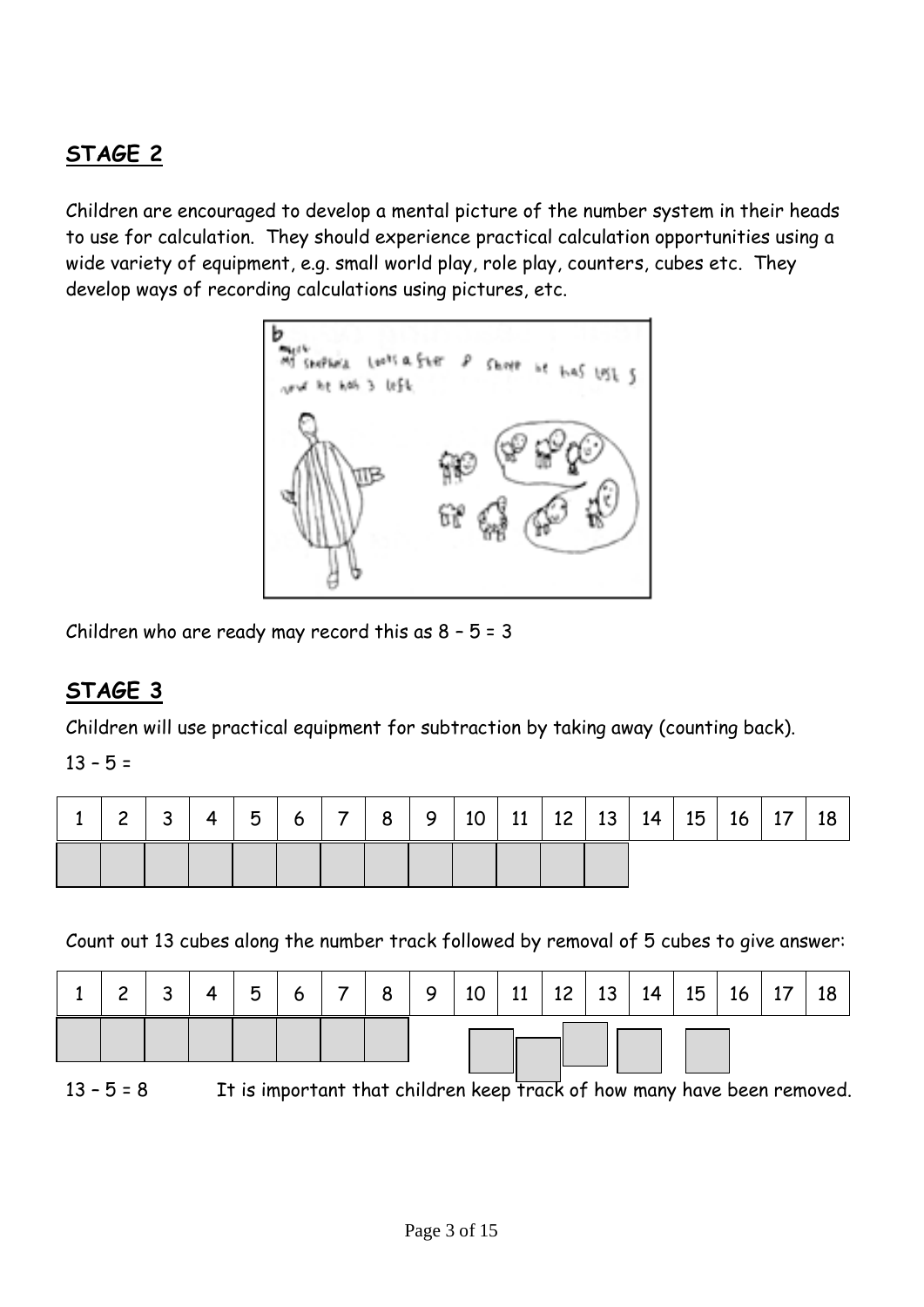#### **Subtraction as finding the difference**

In preparation for understanding how to find the difference by counting up, children should be shown that finding the difference is linked to subtraction and the teacher should ensure the children know that it is an appropriate strategy to use when the numbers are close together.

| $\overline{2}$ | 2<br>ت | 4 | 5 | 6 | 8 <sup>1</sup> | 9 <sup>1</sup> |  |  | $10$   11   12   13   14   15 | 16 <sub>1</sub> | $\sqrt{17}$ | 18 |
|----------------|--------|---|---|---|----------------|----------------|--|--|-------------------------------|-----------------|-------------|----|
|                |        |   |   |   |                |                |  |  |                               |                 |             |    |

e.g. 13 – 9

Children should use the Base 10 unit cubes and count out the correct amounts, placing one set above the number track and one below.

To find the difference, children need to identify how to make the two amounts the same. This should begin by removing cubes from the larger amount, one at a time, until it is the same size as the smaller amount. As each cube is removed the children count how many are being removed.

| $\mathbf{2}$ | 3 | 4 | 5 | $\begin{array}{c c c c c c c c c} \hline & 6 & 7 & \end{array}$ |  | 8   9   10   11   12   13   14   15   16   17 |  |  |  | 18 |
|--------------|---|---|---|-----------------------------------------------------------------|--|-----------------------------------------------|--|--|--|----|
|              |   |   |   |                                                                 |  |                                               |  |  |  |    |

Children should understand that this calculation is 13 - ? = 9

The next stage of finding the difference regards making the smaller amount the same size as the larger amount by counting on.

| $\overline{2}$ | 3 | $\overline{4}$ | 5 | 6 | $\vert 7 \vert 8 \vert$ | 9   10   11   12   13   14   15   16   17 |  |  |  | 18 |
|----------------|---|----------------|---|---|-------------------------|-------------------------------------------|--|--|--|----|
|                |   |                |   |   |                         |                                           |  |  |  |    |

Children should understand that this calculation is  $9 + ? = 13$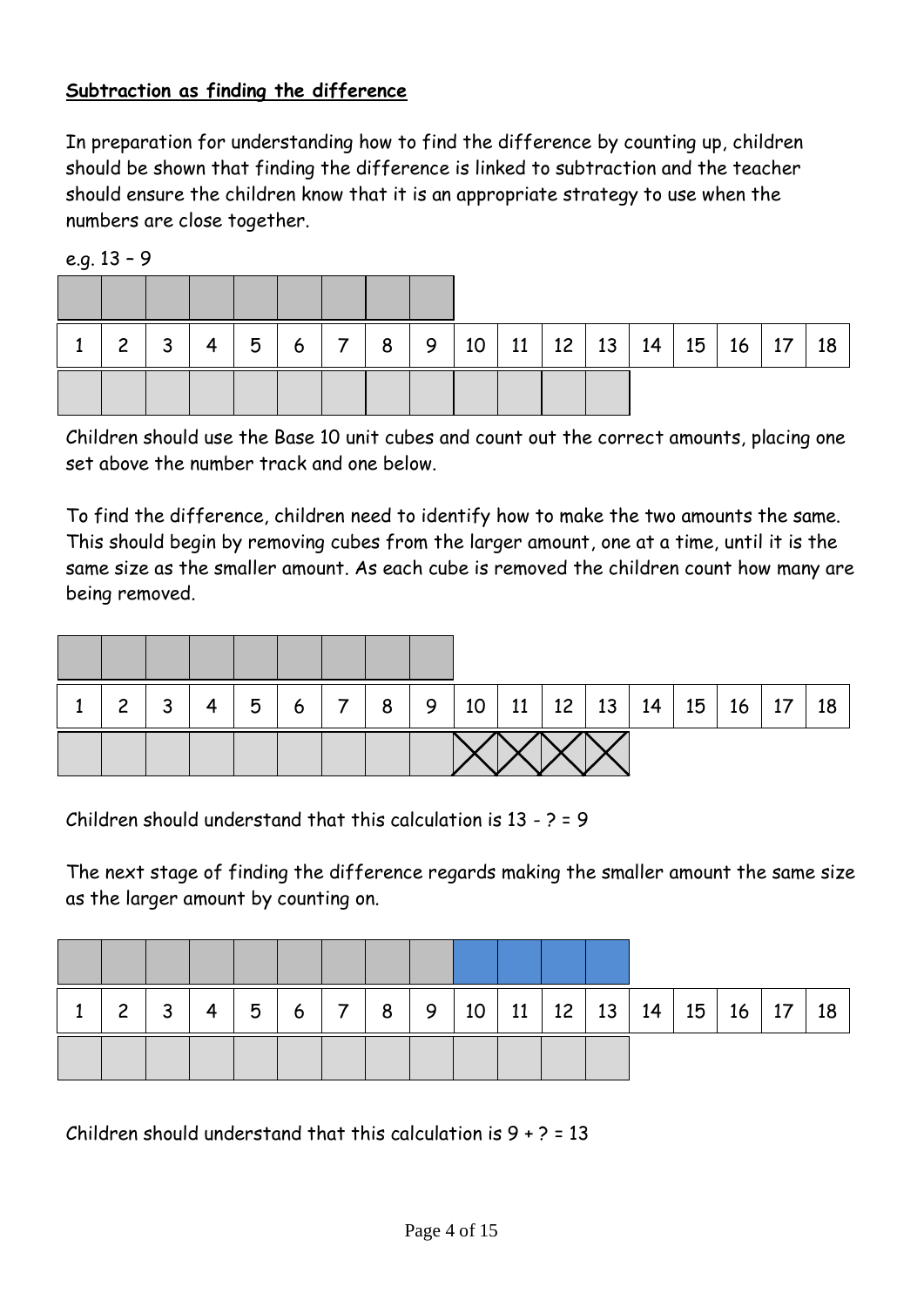**NB – It is useful to present the context of difference in real life contexts such as comparing two measurements or when interpreting block graphs.** 

## **STAGE 4**

Children then begin to use numbered number lines to support their own calculations - using a numbered number line to count back in ones.

 $13 - 5 = 8$ 



Bead strings or bead bars can be used to illustrate subtraction including bridging through ten by counting back 3 then counting back 2.

 $13 - 5 = 8$ 



## **STAGE 5**

Children will begin to use empty number lines to support calculations.

#### **Counting back**

 $\checkmark$  First counting back in tens and ones.

47 – 23 = 24



Then helping children to become more efficient by subtracting the units in one jump (by using the known fact  $7 - 3 = 4$ ).  $\checkmark$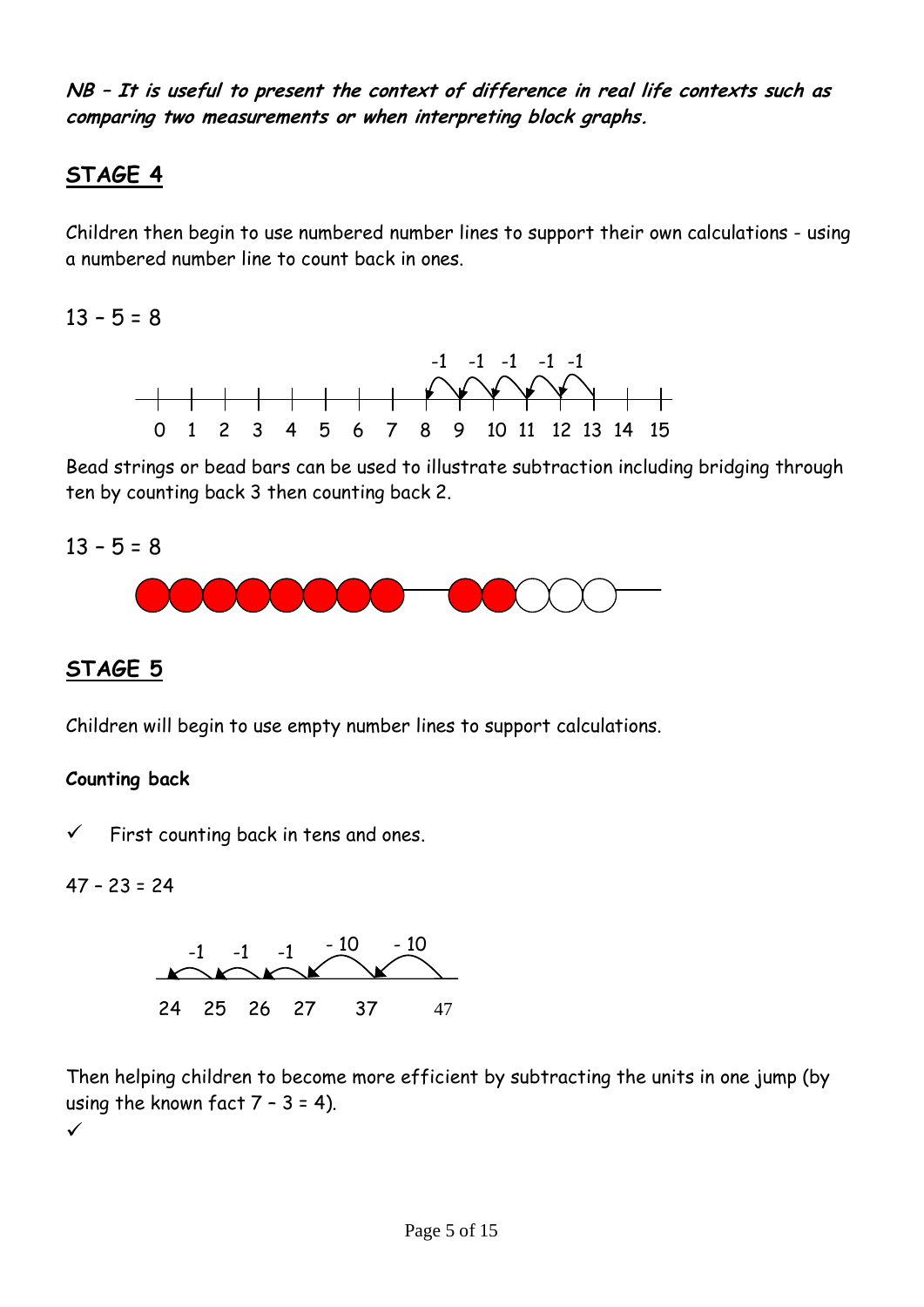$47 - 23 = 24$ 



 $\checkmark$  Subtracting the tens in one jump and the units in one jump.

 $47 - 23 = 24$ 



 $\checkmark$  Bridging through ten can help children become more efficient.

42 – 25 = 17



#### **Counting on**

Counting on will build towards an efficient and reliable subtraction method that allows children to keep track of their recorded steps.

82 – 47 counting up to the next ten from 47, then counting in 10's and then in jumps of 1.



#### **Help children to become more efficient with counting on by:**

- $\checkmark$  Counting to next 10 in one jump;
- $\checkmark$  Counting on the tens in one jump and then the units in one jump;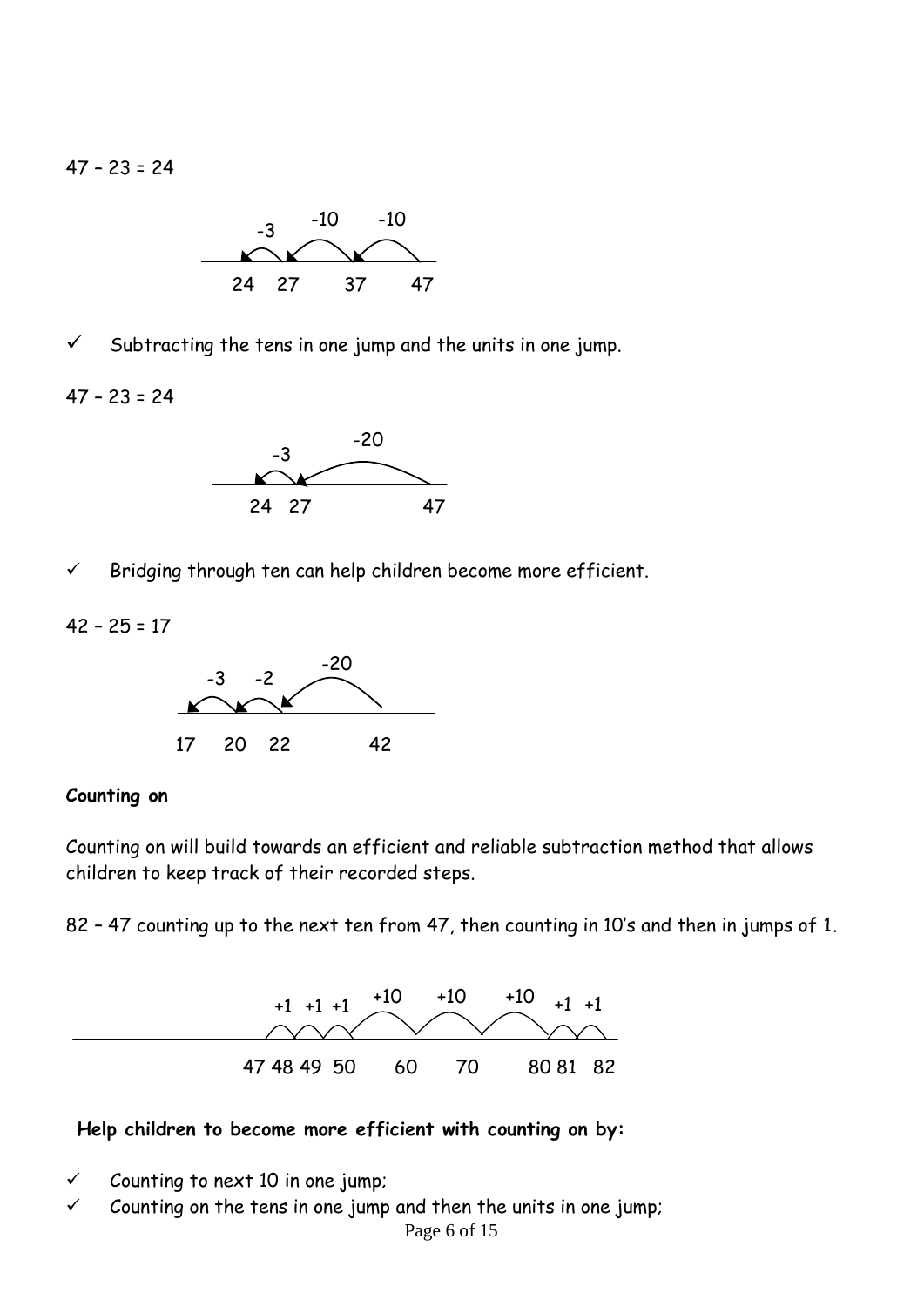Children will continue to use empty number lines with increasingly large numbers.

Children will begin to use informal pencil and paper methods (jottings) to support, record and explain partial mental methods building on existing mental strategies.

# **STAGE 6**

Children will move on to using the Base 10 equipment to support their calculations. They need to understand that the number being subtracted does not appear as an amount on its own, but rather as part of the larger amount.

e.g. 39 - 17 =



Children would count out 39 using the Base 10 equipment (3 tens and 9 units) and would remove 7 units and then one ten, counting up the answer of 2 tens and 2 units to give 22.

Circling the tens and units that remain will be modelled by the teacher but does not have to be written by pupil in their answer.

### **PUPILS SHOULD PLAY SOME EXHANGING GAMES, PRIOR TO THIS STAGE (See attached games).**

**When exchange is required:**

37 - 19 =



Children can see that there are not enough units available to subtract 9 units so they need to exchange a ten for 10 units. This will become:



Children would count out how many tens and units are left to give the answer (18).

Children will be encouraged to record this by drawing representations of the Base 10 material and crossing out those pieces that they are subtracting. If children are representing exchange, they should be encouraged to cross out a 10 rod line in a different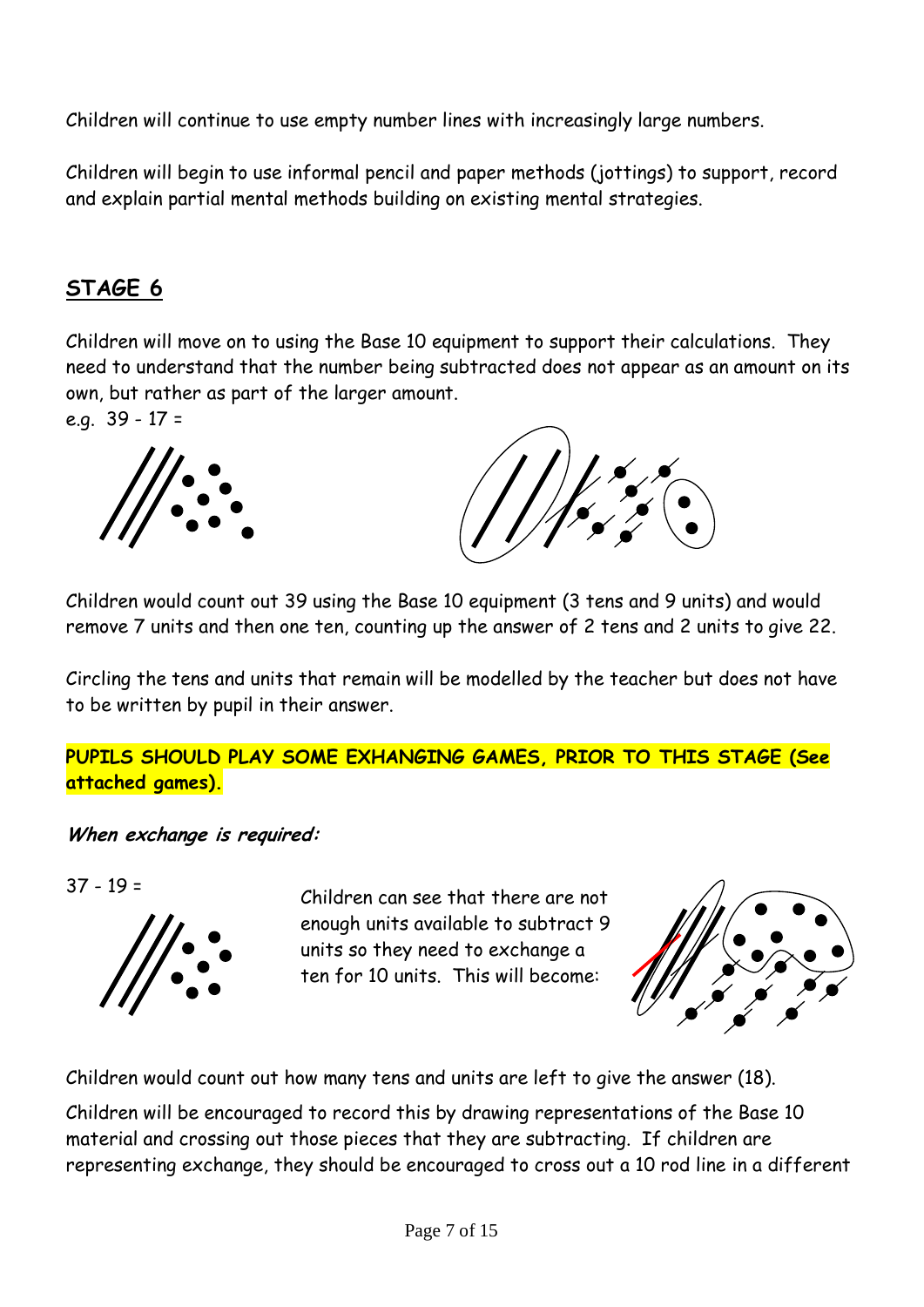colour (red in the example above, to avoid confusion between the exchange and the subtraction) and replace with 10 unit dots.

# **STAGE 7**

Children should begin the method of expanded layout subtraction column method with, initially, TU – TU calculations not involving any decomposition. This process should be demonstrated using arrow cards to show the partitioning and Base 10 materials to show the decomposition of the number. This could be undertaken on a place value mat.

When solving the calculation 89 – 57, children need to understand that the number being subtracted (57) does not appear as an amount on its own, but rather as part of the larger amount. Therefore, when using Base 10 materials, children would need to count out only the 89.



### **Step 1**

Page 8 of 15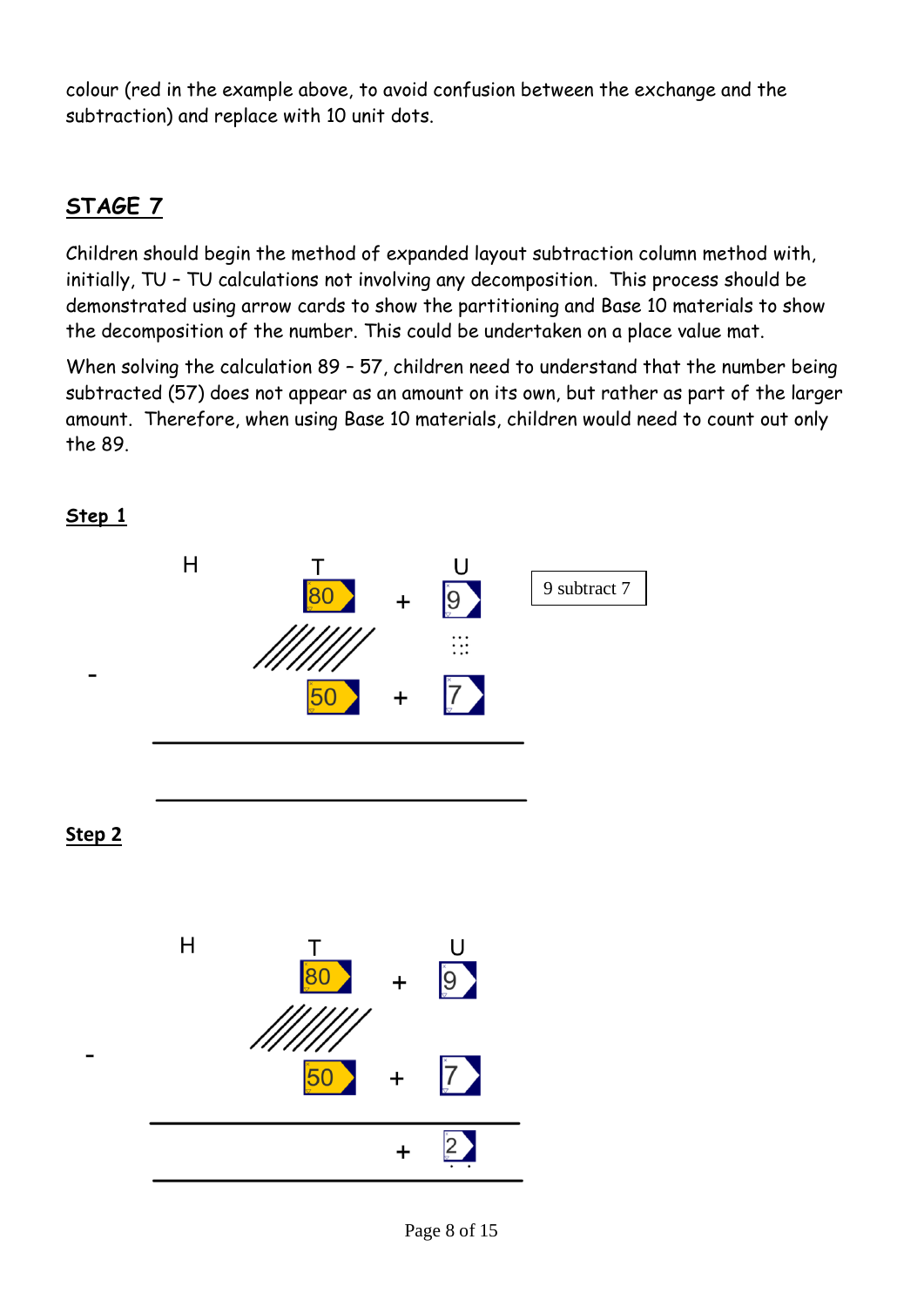



**Step 4**



**Step 5**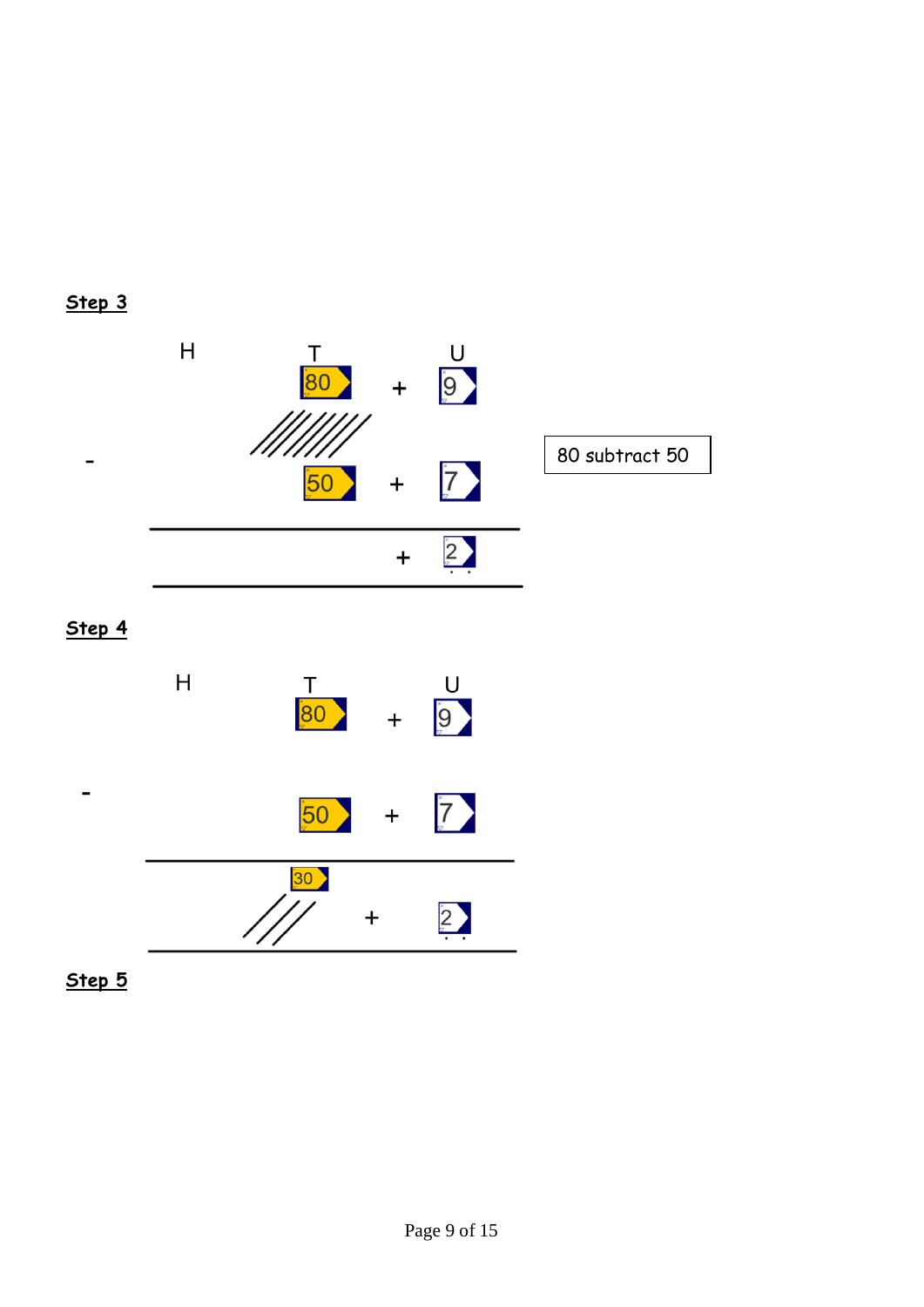

Leading to:

 80 + 9  $-50+7$  $30 + 2 = 32$ 

> **From this the children will begin to solve problems which involve exchange (Decomposition):**

**Example 71 – 46 =** 

**Step 1**



Children can see that there are not enough units to subtract 6 units so they need to exchange a ten for ten units. This will become: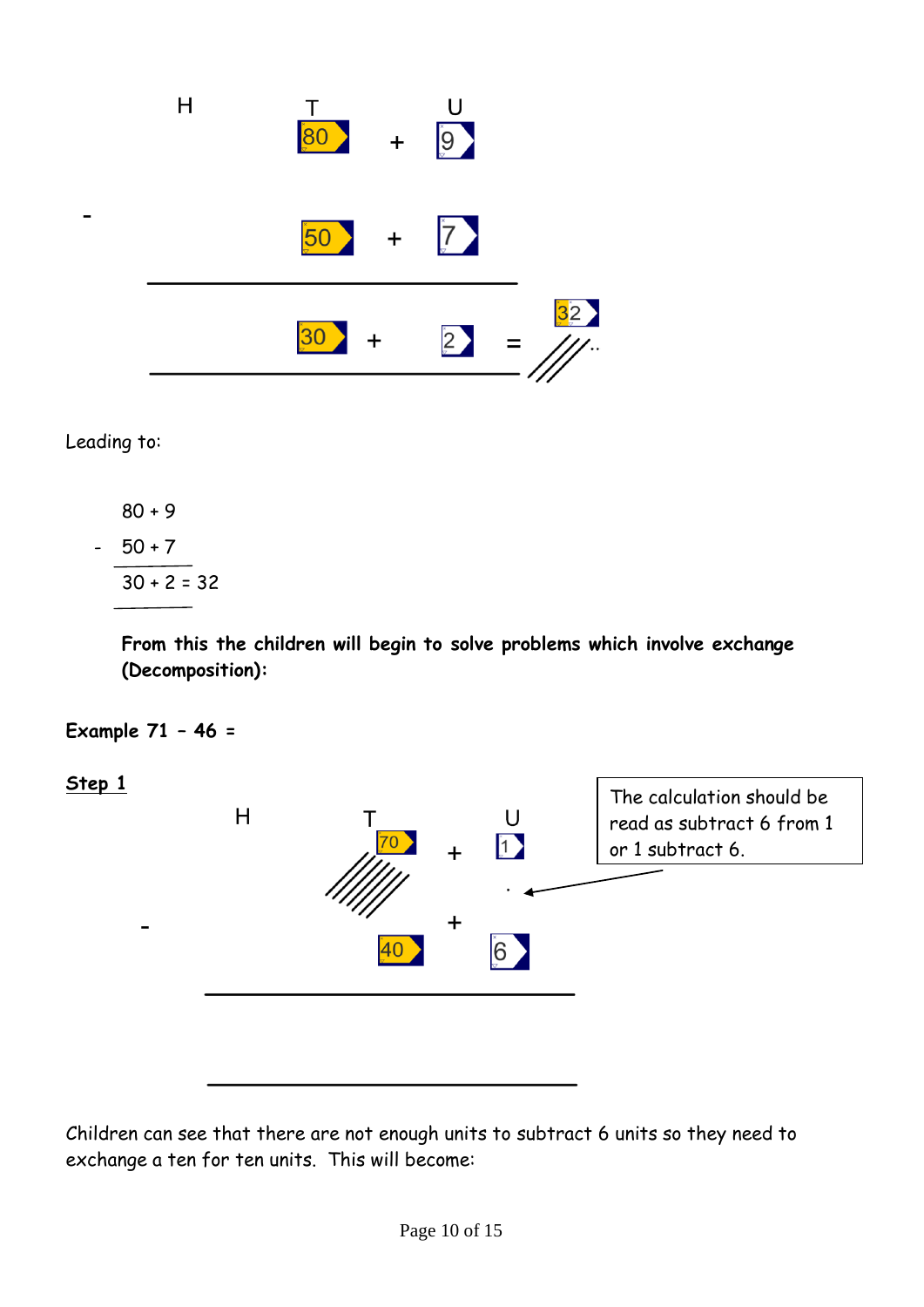

# **Step 3**



**Step 4**



**Step 5**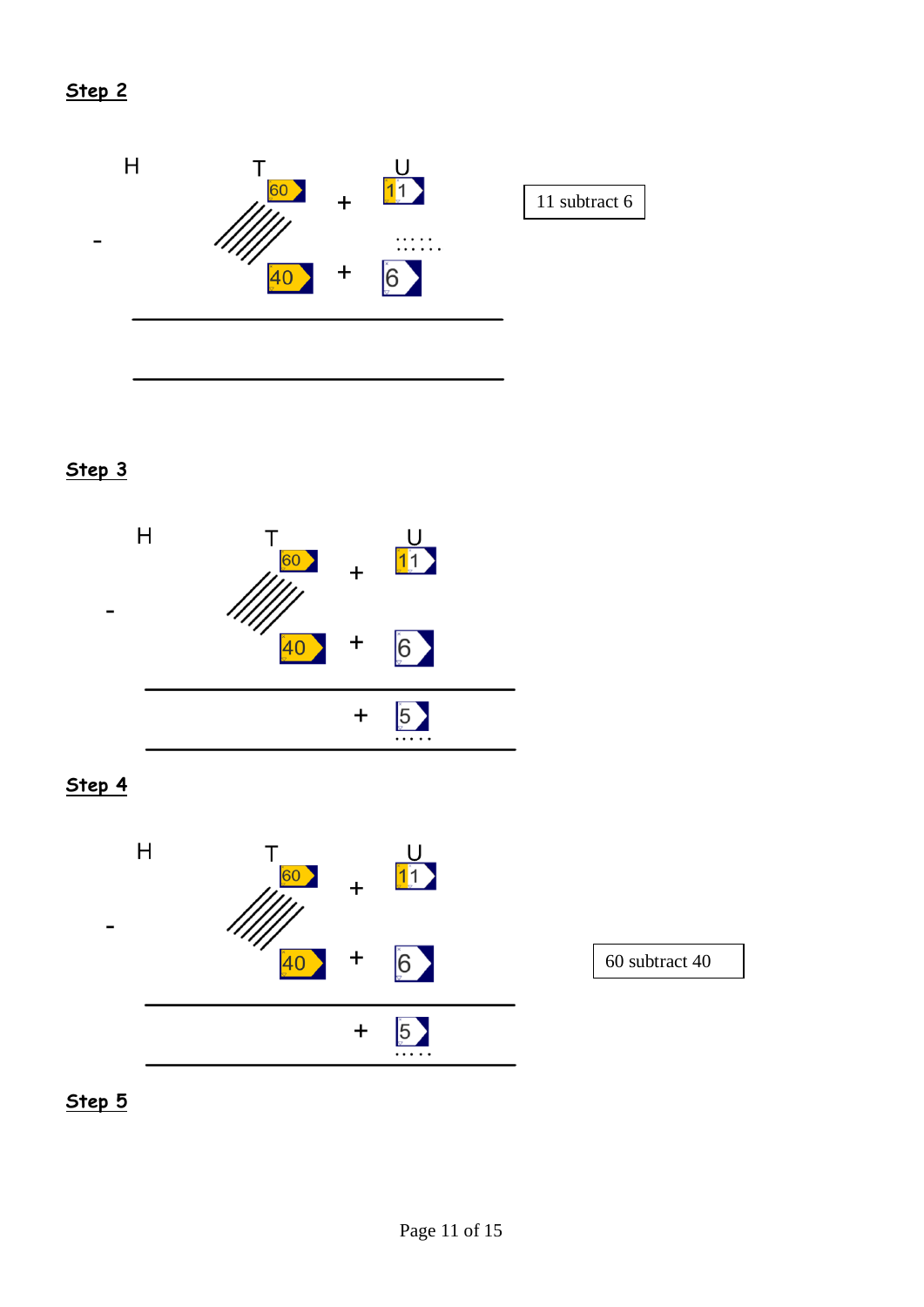

#### **Step 6**



### **Leading to:**

This would be recorded by the children as

$$
\begin{array}{r} 60 \\
70 + 11 \\
 -40 + 6 \\
 \hline\n 20 + 5 = 25\n \end{array}
$$

Children should know that units line up under units, tens under tens, and so on.

# **STAGE 8 (Expanded HTU - TU)**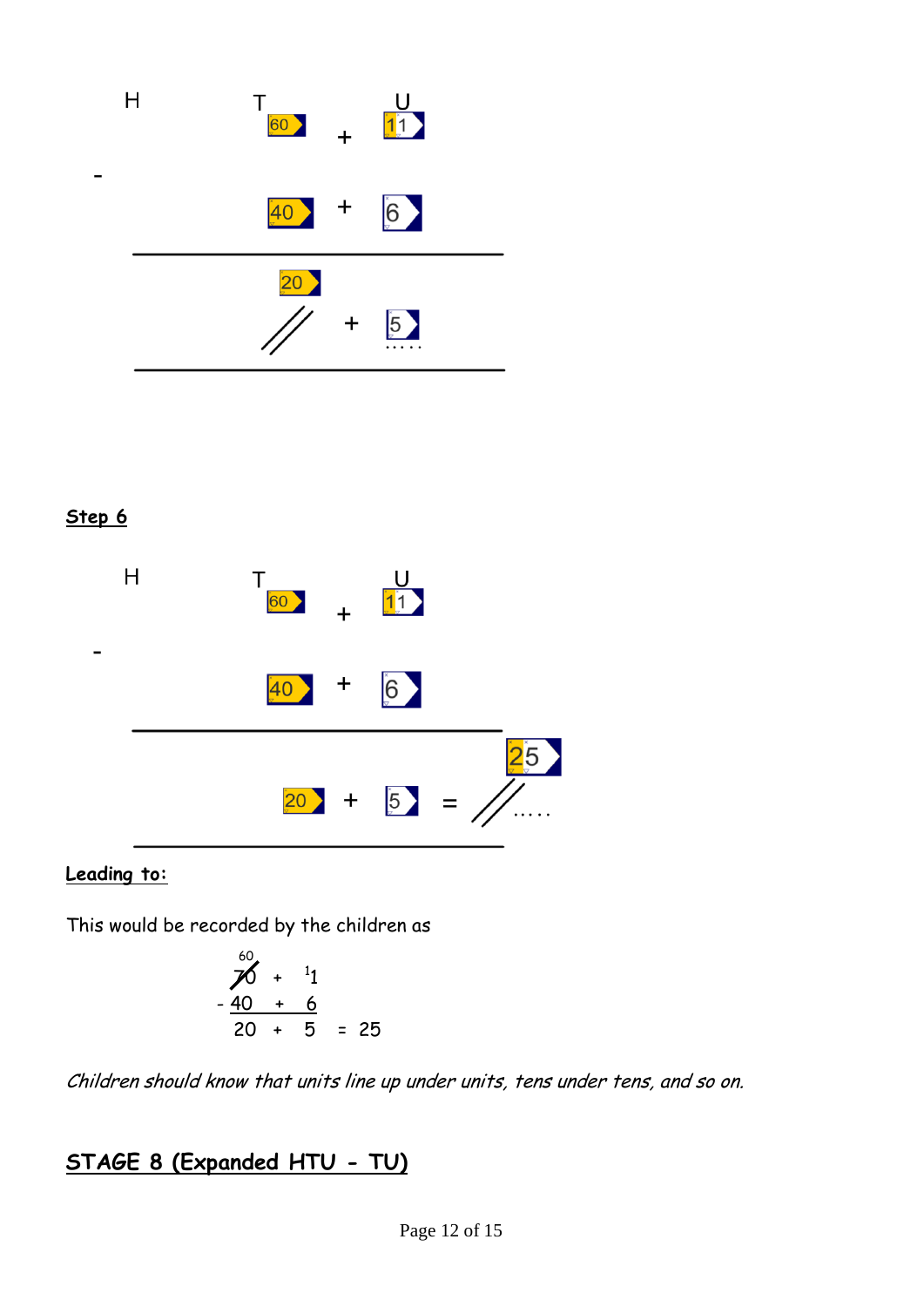$$
754 = \frac{-86}{-86}
$$
\nStep 1

\n
$$
700 + 50 + 4
$$
\n
$$
- \frac{80 + 6}{-80 + 6}
$$
\nStep 2

\n
$$
700 + 40 + 14
$$
\n
$$
80 + 6
$$
\n
$$
5 \text{tep 3}
$$
\n
$$
600 + 140 + 14
$$
\n
$$
(adjust from H to T)
$$
\n
$$
- \frac{80 + 6}{600 + 60 + 8} = 668
$$

This would be recorded by the children as

$$
\frac{600}{700} + \frac{140}{50} + \frac{14}{4}
$$
  
- 
$$
\frac{80 + 6}{600 + 60 + 8} = 668
$$

#### **STAGE 8 cont. (COMPACT METHOD) Leading to: -** 614 1 754 **//** - 86 668

This can then be extended to numbers with any number of digits subtract numbers with any number of digits.

#### Children should:

- $\checkmark$  be able to subtract numbers with different numbers of digits;
- $\checkmark$  using this method, children should also begin to find the difference between two three-digit sums of money, with or without 'adjustment' from the pence to the pounds;
- $\checkmark$  know that decimal points should line up under each other.

For example:

£8.95 = 8 + 0.9 + 0.05 **Leading to: -**

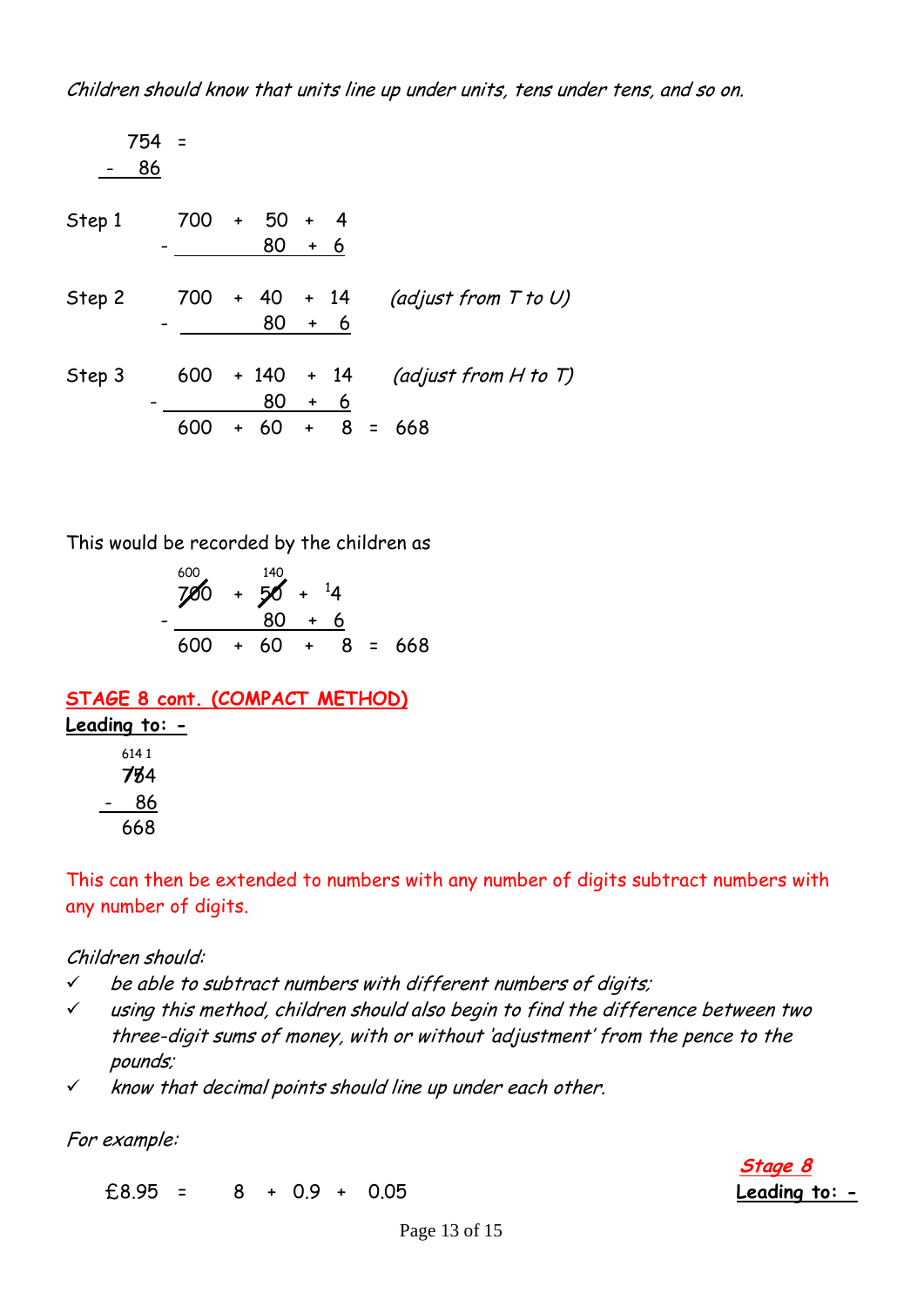-£4.38 - 4 + 0.3 + 0.08 8 1 = 8 + 0.8 + 0.15 (adjust from t to h)£8.95 - 4+0.3+ 0.08 - £4.38 4 + 0.5 + 0.07£4.57 = £4.57

**The Use of The Empty Number line at Any Stage of Development**

**The empty number line is useful to use at any stage of development for the following areas: -**



Time e.g. find the difference between 04.55am and 06.15am



```
Conversion in measure – capacity, length etc. e.g. 5000g – 375 g = 4625 g
```